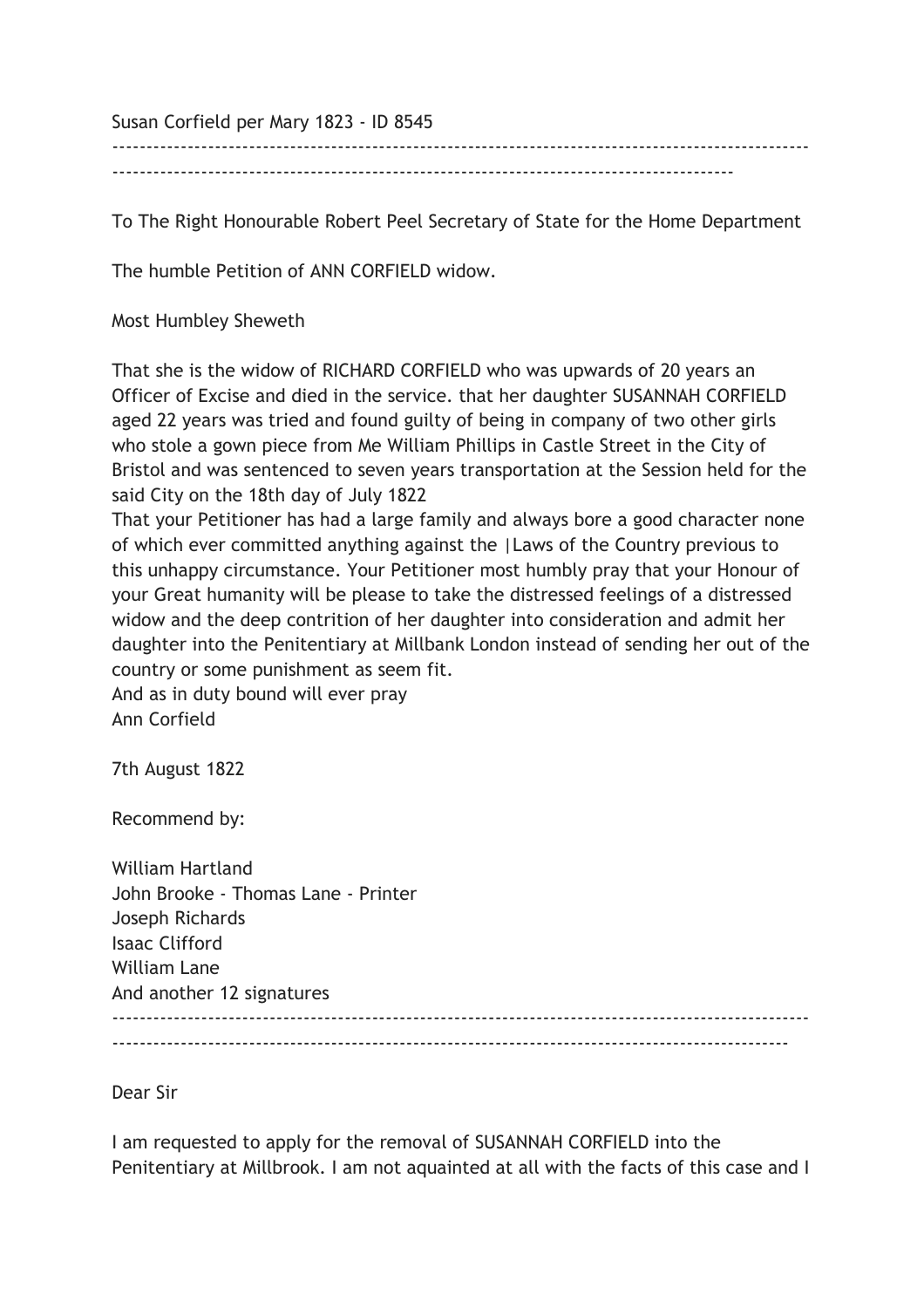have only the hope that such favourable comments will be laid before you as to induce your consent to the Petition.

I am your faithful and obedient servant

R Hart Davis

38 Conduit Place 31st August 1822

To The Right Honourable Secretary of State Robert Peel.

------------------------------------------------------------------------------------------------------ ------------------------------------------------------------------------------------------------

11 Redcliffe Buildings Bristol 26th August 1822

Honourable Sir,

I humbly beg to return to you my most grateful thanks for your great kindness and humbly beg to inform you that I have by the same post sent a Petition to Mr Secretary Peel to solicit that my daughter SUSANNAH CORFIELD may be admitted into the Penitentiary at Millbank , the Petition is signed by several respectable gentlemen and I humbly pray your Honour will please to use your influence in my behalf and you will forever oblige. Honourable Sir Your Humble Servant

Ann Corfield

To: R Hart Davis M

| <b>SUSANNAH CORFIELD</b>                         |
|--------------------------------------------------|
| <b>BRISTOL 1822</b>                              |
| <b>SHOPLIFTING</b>                               |
| <b>7 YEARS TRANSPORTATION</b>                    |
| SOURCE - HOME OFFICE CRIMINAL PETITIONS SERIES 1 |
| SERIES - HO 17                                   |
| PIECE NUMBER - 117                               |
| <b>ITEM NUMBER -- XN 41</b>                      |
|                                                  |
|                                                  |